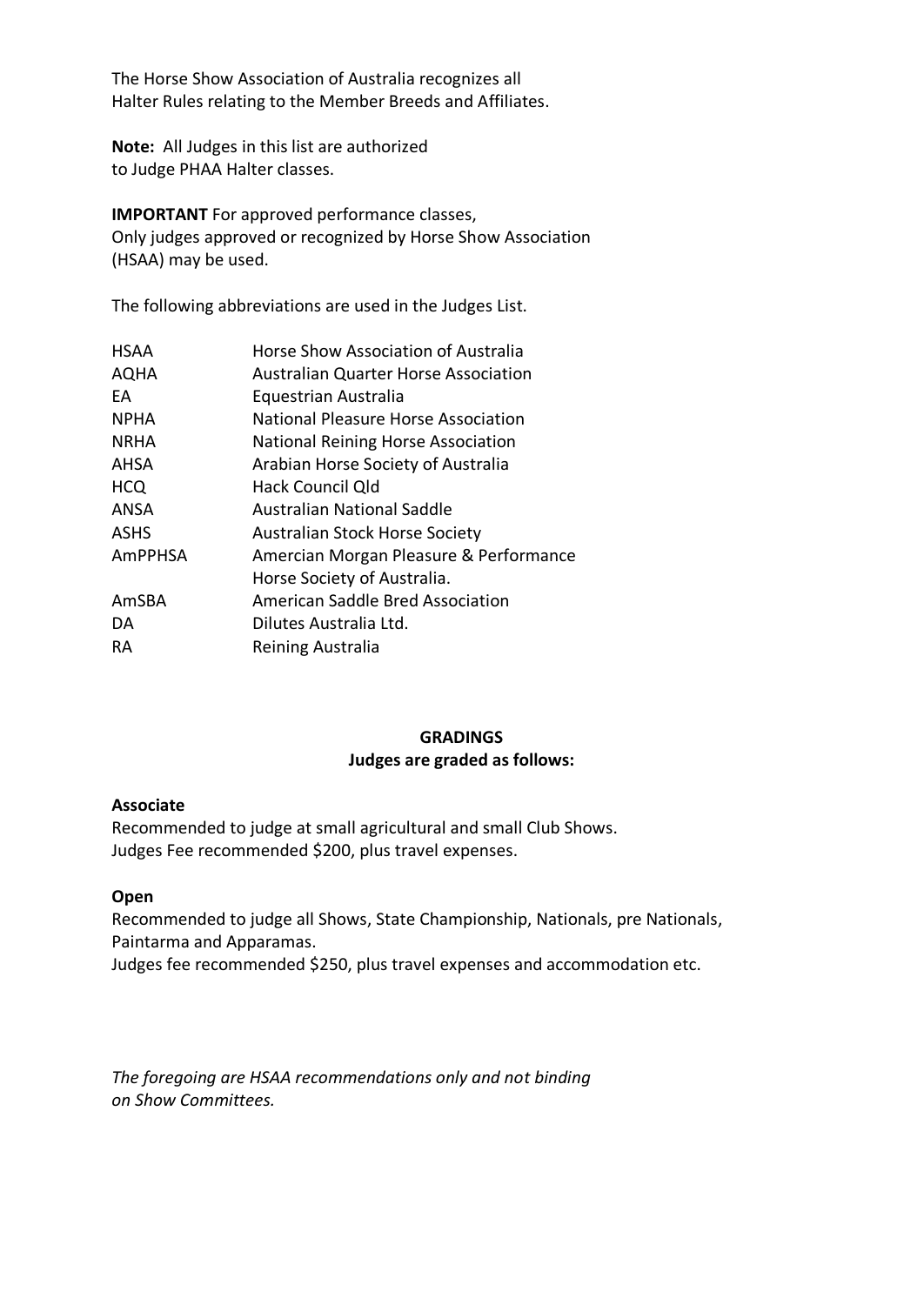#### **NEW SOUTH WALES**

# HSAA **GOODWORTH, John, Open** AQHA 19, Milne Street, TAHMOOR NSW 2573 (02) 4681 8199 0408 867 143 HSAA **NORTHEY, Don, Open** AQHA "Dunromin", 1178, New England Highway, KOOTINGAL NSW 2352 (02) 6760 9447 0428 658 865 HSAA **THATCHER, Bette, Open** 188 Wingfield Road, NARROMINE NSW 2821 (02) 6889 5568 HSAA **THOMPSON, Patricia, Associate** 22 Bonderra Drive BEECHWOOD NSW 2444 (02) 6585 6013 HSAA **TOWILL, Evelyn, Open** 158, East Bonville Road, BONVILLE NSW 2441 (02) 6653 4570 0408 534 570 **QUEENSLAND** HSAA **BARTLETT, Leanne, Open** AQHA 23-25, Ibis Court, NRHA CANUNGRA QLD 4275 (07) 5543 5819 0412 505 253 HSAA **BENTLEY, Helen, Open** 746, Bald Knob Road MALENY QLD 4552 (07) 5494 1071 HSAA **BYRNE, Paula Anne, Associate** P.O. Box 227 YUNGABURRA QLD 4884 0417 193 704 HSAA **CURRIE, Heather, Open** "Warralong" M/S 863 183 Collins Road NORTH MACLEAN QLD 4352 0427 722 106 HSAA **DICKSON, Sharon Associate**

18 Christensen Street CORDALBA QLD 4660 (07) 4126 6118 0412 675 219